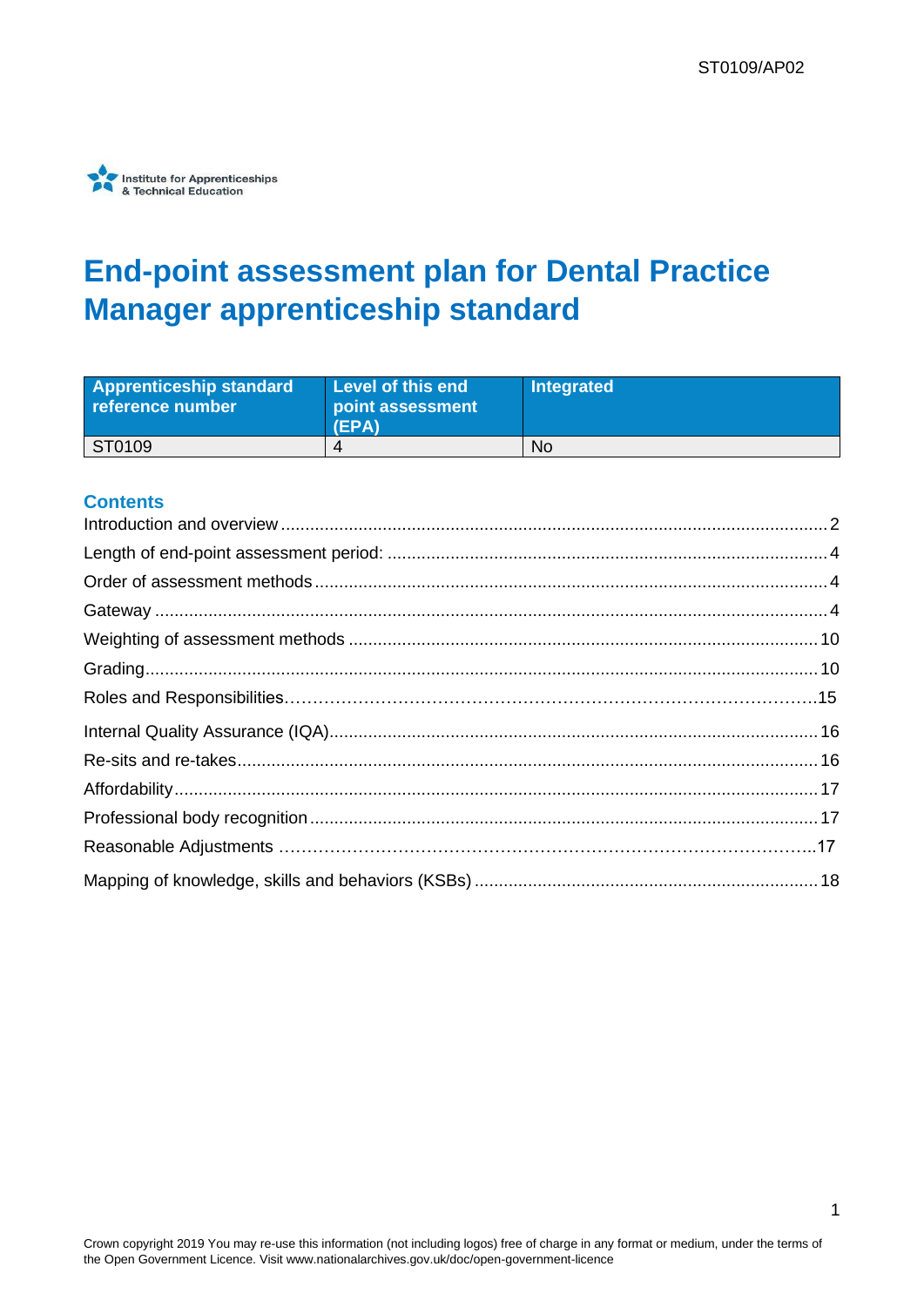## <span id="page-1-0"></span>**Introduction and overview**

This document sets out the requirements for end-point assessment (EPA) for the Dental Practice Manager apprenticeship standard. It is for end-point assessment organisation (EPAOs) who need to know how EPA for this apprenticeship must operate. It will also be of interest to Dental Practice Manager apprentices, their employers and training providers.

Full time apprentices will typically spend 24 months on-programme (before the gateway) working towards the occupational standard, with a minimum of 20% off-the-job training. All apprentices will spend a minimum of 12 months on-programme.

The EPA period should only start, and the EPA be arranged, once the employer is satisfied that the apprentice is consistently working at or above the level set out in the occupational standard, all of the pre-requisite gateway requirements for EPA have been met and that they can be evidenced to an EPAO.

All pre-requisites for EPA assessment methods must also be complete and available for the assessor as necessary.

As a gateway requirement and prior to taking the EPA, apprentices must complete all approved qualifications mandated in the Dental Practice Manager standard.

These are:

• Level 4 Certificate in Leadership & Management

For level 3 apprenticeships and above apprentices without English and mathematics at level 2 must achieve level 2 prior to taking their EPA.

The EPA must be completed within an EPA period typically lasting 3 months, beginning when the apprentice has passed the EPA gateway.

The EPA consists of 2 discrete assessment methods.

The individual assessment methods will have the following grades:

**Assessment method 1:** Project and Presentation with Question and Answer Session

- Fail
- Pass
- **Distinction**

**Assessment method 2:** Professional Discussion underpinned by a Portfolio of Evidence

- **Fail**
- Pass
- **Distinction**

Performance in the EPA will determine the overall apprenticeship standard and grade of:

**Fail**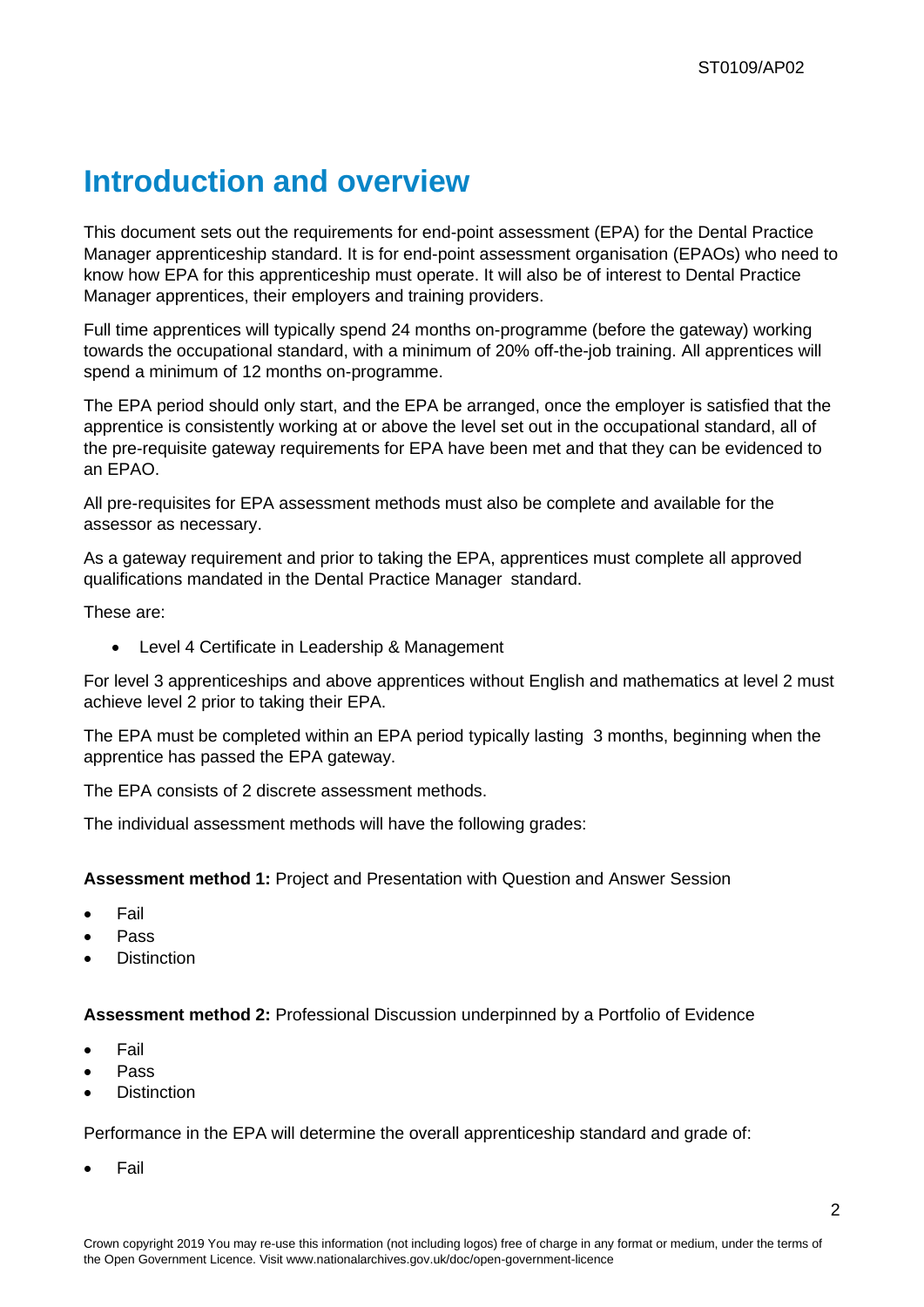- Pass
- Distinction

## **EPA summary table**

| <b>On-programme</b><br>(typically 24 months)                            | Training to develop the occupation standard's knowledge, skills and<br>behaviors.                                                                                                                                                  |  |
|-------------------------------------------------------------------------|------------------------------------------------------------------------------------------------------------------------------------------------------------------------------------------------------------------------------------|--|
| <b>End-point Assessment</b><br><b>Gateway</b>                           | Employer is satisfied the apprentice is consistently working<br>$\bullet$<br>at, or above, the level of the occupational standard.<br>English/mathematics Level 2                                                                  |  |
|                                                                         | Apprentices must complete the following approved qualifications<br>mandated in the standard:                                                                                                                                       |  |
|                                                                         | Level 4 Certificate in Leadership & Management                                                                                                                                                                                     |  |
|                                                                         | Apprentices must complete:                                                                                                                                                                                                         |  |
|                                                                         | Project Proposal - 500 words<br>$\bullet$<br>Portfolio of Evidence                                                                                                                                                                 |  |
| <b>End Point Assessment</b><br>(which would typically take 3<br>months) | Assessment Method 1: Project and Presentation with Question and<br>Answer Session to holistically assess the identified knowledge,<br>skills and behaviour's (KSB's) that are mapped to this method.<br>With the following grades: |  |
|                                                                         | Fail<br>Pass<br><b>Distinction</b>                                                                                                                                                                                                 |  |
|                                                                         | Assessment Method 2: Professional Discussion underpinned by<br>portfolio of evidence to holistically assess the identified KSB`s that<br>are mapped to this method with the following grades:                                      |  |
|                                                                         | Fail<br>Pass<br><b>Distinction</b>                                                                                                                                                                                                 |  |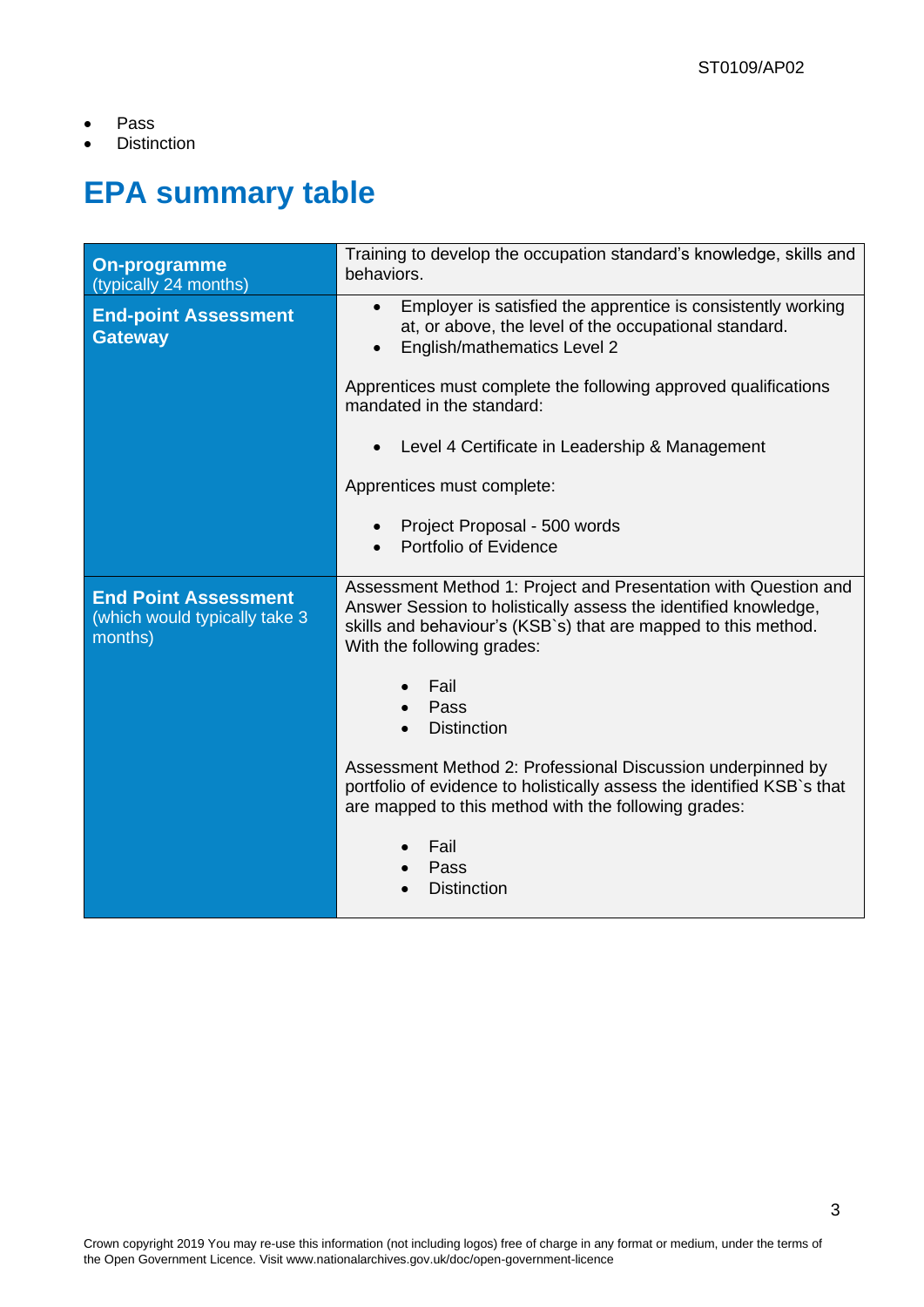## <span id="page-3-0"></span>**Length of end-point assessment period:**

The EPA must be completed within an EPA period typically lasting 3 months, beginning when the apprentice has passed the EPA gateway.

## <span id="page-3-1"></span>**Order of assessment methods**

The assessment methods can be delivered in any order.

## <span id="page-3-2"></span>**Gateway**

The EPA period should only start once the employer is satisfied that the apprentice is consistently working at or above the level set out in the occupational standard, that is to say they are deemed to have achieved occupational competence. In making this decision, the employer may take advice from the apprentice's training provider(s), but the decision must ultimately be made solely by the employer.

In addition to the employer's confirmation that the apprentice is working at or above the level in the occupational standard, the apprentice must have completed the following gateway requirements prior to beginning EPA:

English and mathematics at level 2.

For those with an education, health and care plan or a legacy statement the apprenticeships English and mathematics minimum requirement is Entry Level 3 and British Sign Language qualification are an alternative to English qualifications for whom this is their primary language.

Apprentices must complete the following approved qualifications as mandated in the standard:

• Level 4 Certificate in Leadership & Management

For the Project and Presentation with Question and Answer Session, the apprentice will be required to submit:

• A Project Proposal of 500 words to be agreed with the End Point Assessment Organisation (EPAO) see page 5 for more details

For the Professional Discussion supported by a Portfolio of Evidence

• A Portfolio of Evidence see page 9-10 for more details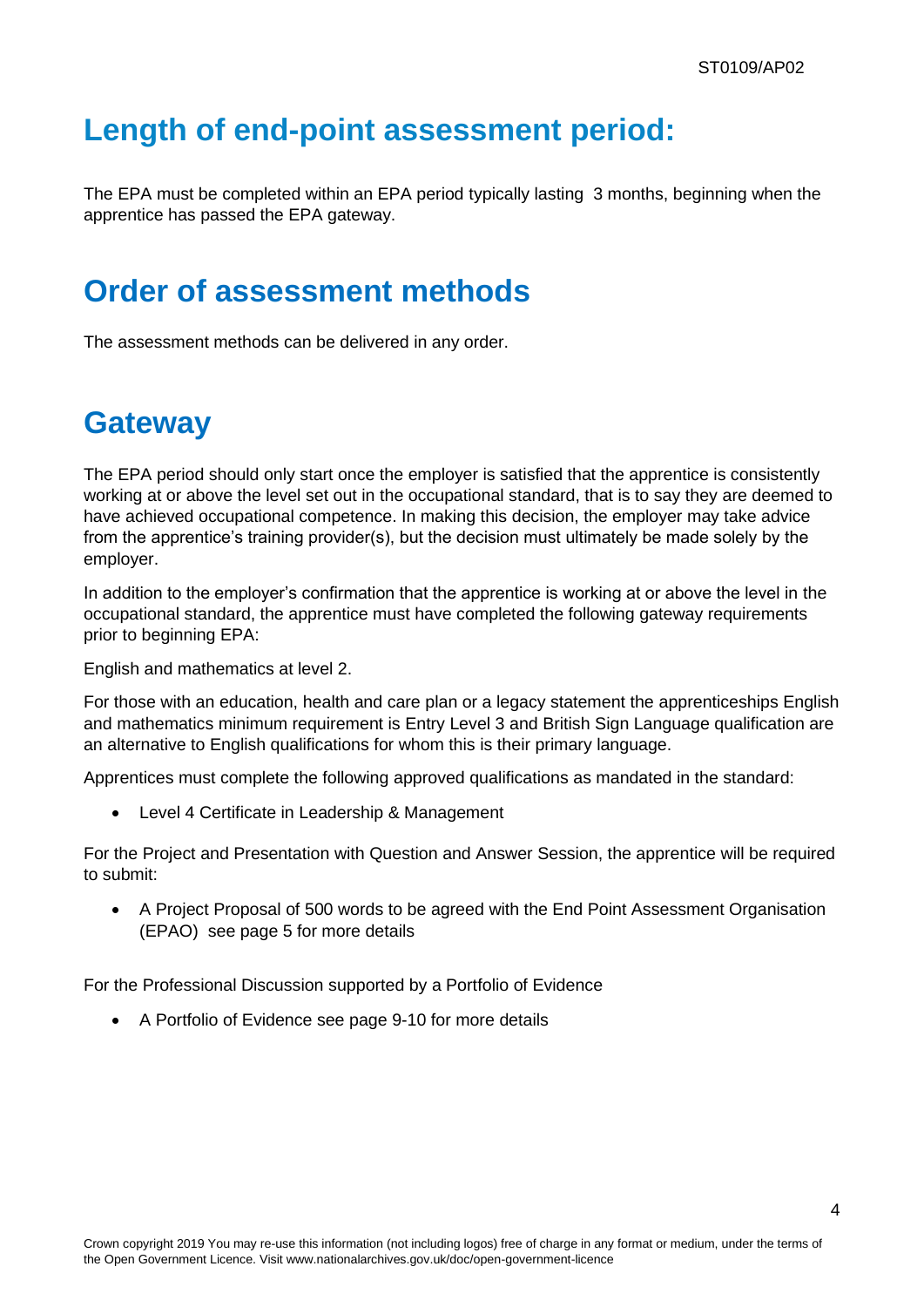## **Assessment methods**

## **Assessment Method 1: Project and Presentation with Question and Answer Session**

#### **Overview**

The purpose of this assessment method is to show the competence of the apprentice. Apprentices will prepare and deliver a presentation that demonstrates their competence against the KSBs assigned to this method of assessment, using real examples from their own practice.

Apprentices will complete a project, a project report and presentation based on the agreed proposal that demonstrates their competence against the KSBs assigned to this method of assessment. They will submit the project report and the presentation to the EPAO at least 5 days before the presentation with question and answer session takes place.

The rationale for this assessment method is:

This assessment method will enable an apprentice to showcase their competence and how they have worked as a key member of the dental team on a specific, substantial workplace task. The presentation will allow them to demonstrate the KSBs mapped to this method.

The presentation will allow the apprentice to demonstrate the depth and breadth of their dental practice knowledge, skills and behaviors required to practice both safely and effectively. It will provide an effective holistic assessment of complex understanding and knowledge.

The apprentice and their employer will identify a scope for the project that is submitted to the EPAO at gateway in the form of brief proposal (maximum of 500 words). The project will be carried out post gateway to demonstrate their performance against the KSBs for this method. The Project proposal shouls outline:

- The aims and objectives of the proposed Project
- The background to the Project
- What the apprentice's role in the Project wil be and the roles of other people

Once the project proposal has been agreed by the EPAO the apprentice will have 60 days to complete the project and submit a project report along with the presentation and any support evidence to the EPAO.

The project report should be 1500-2000 words (annexes attached to the report will not be included in the word count) and should clearly reference the KSBs. It should include:

- Introduction and background to project
- Aims and objectives
- Apprentices role and responsibilities within the project
- Evidence of research, consultation and engagement of relevant stakeholders
- Evidence of effect management of resources, and meetings
- Decision making and identification of measurable improvements and benefits

The project report and presentation must be submitted at least 5 working days before the project presentation and question and answer session takes place to allow the independent assessor to prepare for the assessment.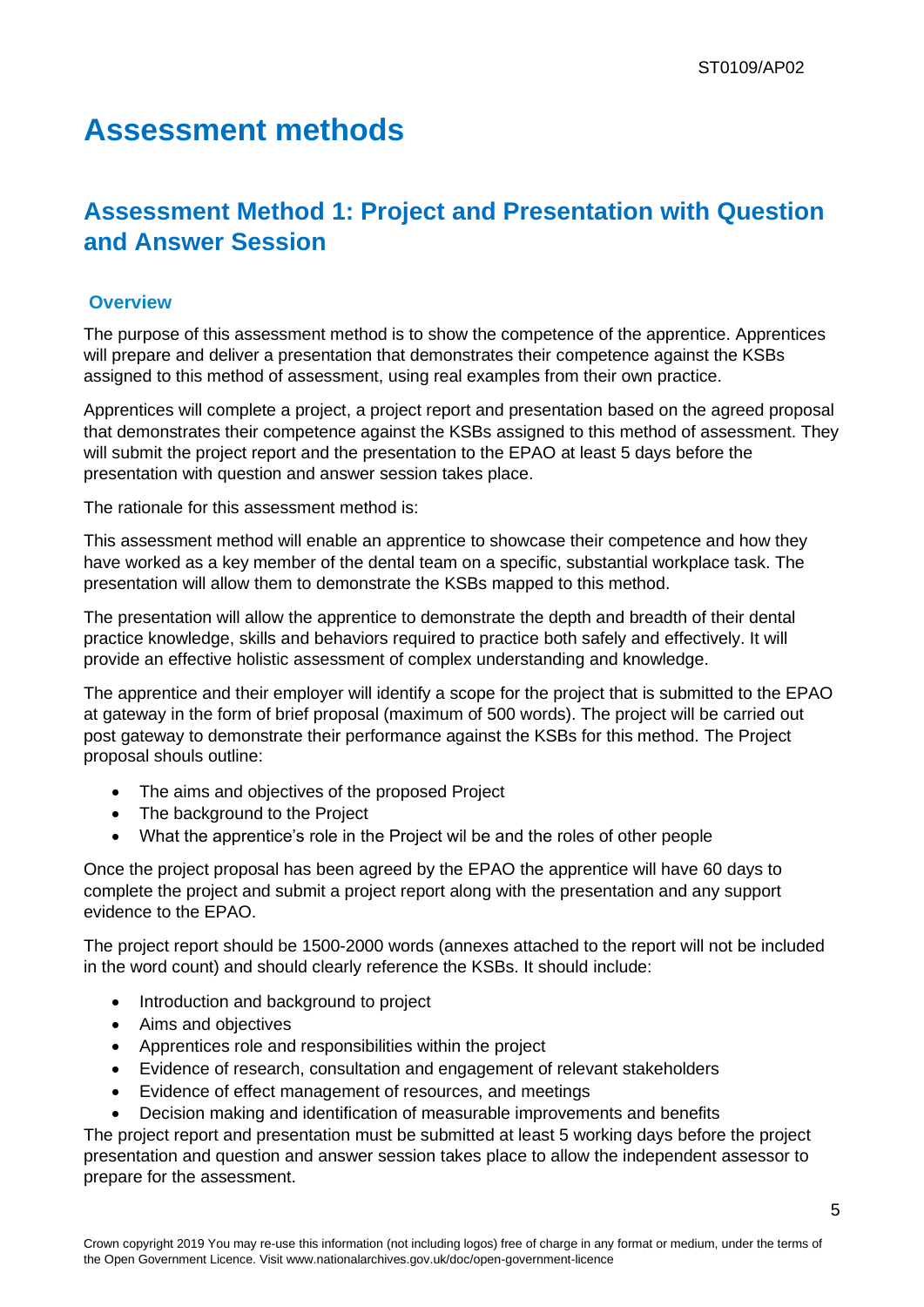The presentation, questioning and answer session will last 60 minutes in total (+10% at the discretion of the independent assessor to allow the apprentice to conclude sections.). The delivery of the project presentation will typically take 20 minutes, followed by 40 minutes for the question and answer session. The project report and presentation will be submitted to the EPAO for information, so that the independent assessor can prepare for the assessment. The project report and presentation forms part of the overall grading. The apprentice will deliver a project presentation to the independent assessor that describes the project covering the required elements set out in this assessment method. This is a synoptic assessment that demonstrates the apprentice's integration of the knowledge, skills and behaviors identified in the table on page 11. The project and the presentataion with Q&A will be graded holistically by the assessor.

#### **Delivery**

The 60 minute (+10%) presentation will be conducted as follows:

- The apprentice will have 60 days to complete the project and submit a project report along with the presentation
- The apprentice will deliver the project presentation typically 20 minutes (+ 10% at the discretion of the independent assessor)
- The apprentice will have a question and answer session typically 40 minutes (+ 10% at the discretion of the independent assessor)
- The independent assessor will make the grading decision.

During the question and answer session the independent assessor will ask a minimum of 5 questions drawn from a standardised EPAO bank of open questions as well as their own questions created from a review of the project and presentation. Follow up questions will be permitted where clarification is required to make a grading decision against all of the knowledge, skills and behaviors covered by the assessment method

The project presentation should cover:

- The aims and objectives of the project and the extent to which they were met
- How the project was approached and how any issues were dealt with
- The knowledge, skills and behaviours demonstrated on the project .
- What they have learned from the project and how this will be applied to future practice
- How the project has shown their commitment to striving for the best at all times

The independent assessor must use the assessment tools and procedures that are set by the EPAO to record the professional discussion.

The independent assessor will make all grading decisions and these will be finalised by the EPAO.

## **Venue**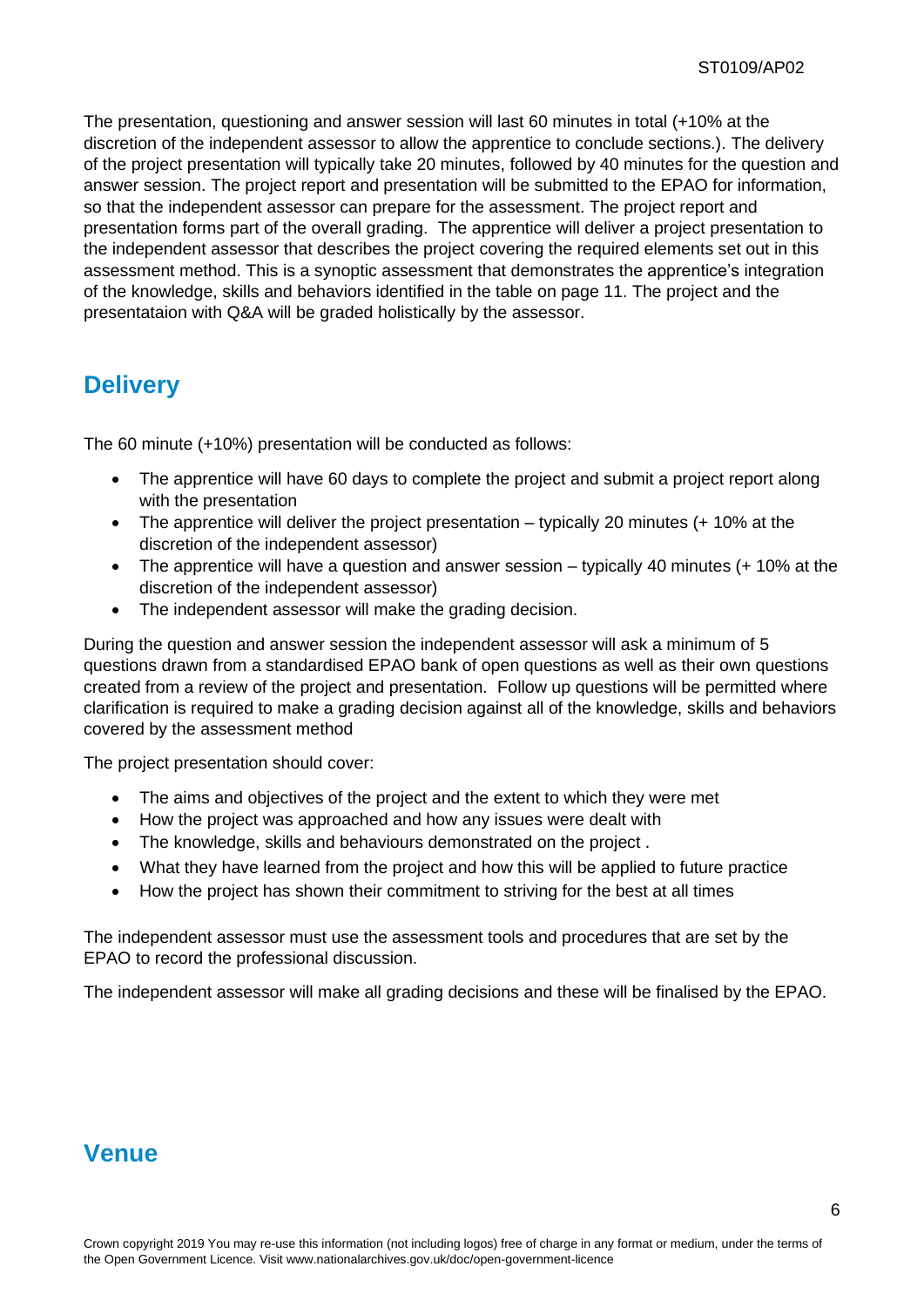EPAOs must ensure that the project and presentation with question and answer session are conducted in a suitable controlled environment in any of the following:

- employer's premises
- other suitable venue selected by the EPAO (e.g. a training provider)

Video conferencing can be used to conduct the presentation, but the EPAO must have processes in place to verify the identity of the apprentice and ensure the apprentice is not being aided in some way.

The project presentation must take place in a quiet room, free from distractions, including when being conducted via video conferencing.

In order deliver the presentation, the apprentice will have access to:

- PowerPoint
- Work products
- Computer
- Notes

### **Support material**

EPAOs will produce the following material to support this assessment method:

- A 'bank' of open questions must be developed by EPAOs. The bank must be of sufficient size to prevent predictability and be reviewed regularly (and at least once a year) to ensure that it, and its content, are fit for purpose. EPAOs must ensure that apprentices have a different set of questions in the case of re-sits/re-takes.
- Recording documentation for the independent assessor
- Grading criteria guidance for the independent assessor
- Provide training and guidance to independent assessors on how to undertake this method and how to create their own questions.
- Guidance document for the employer and apprentice on how the assessment will be conducted
- Guidance on how appretices can improve ther report if it is decided that it does not meet the required criertia.
- Guidance; if it is decided that the project has not generated the evidnace needed, and the apprentice may be asked to start again with a new project agredd with their employer , the assessor and EPAO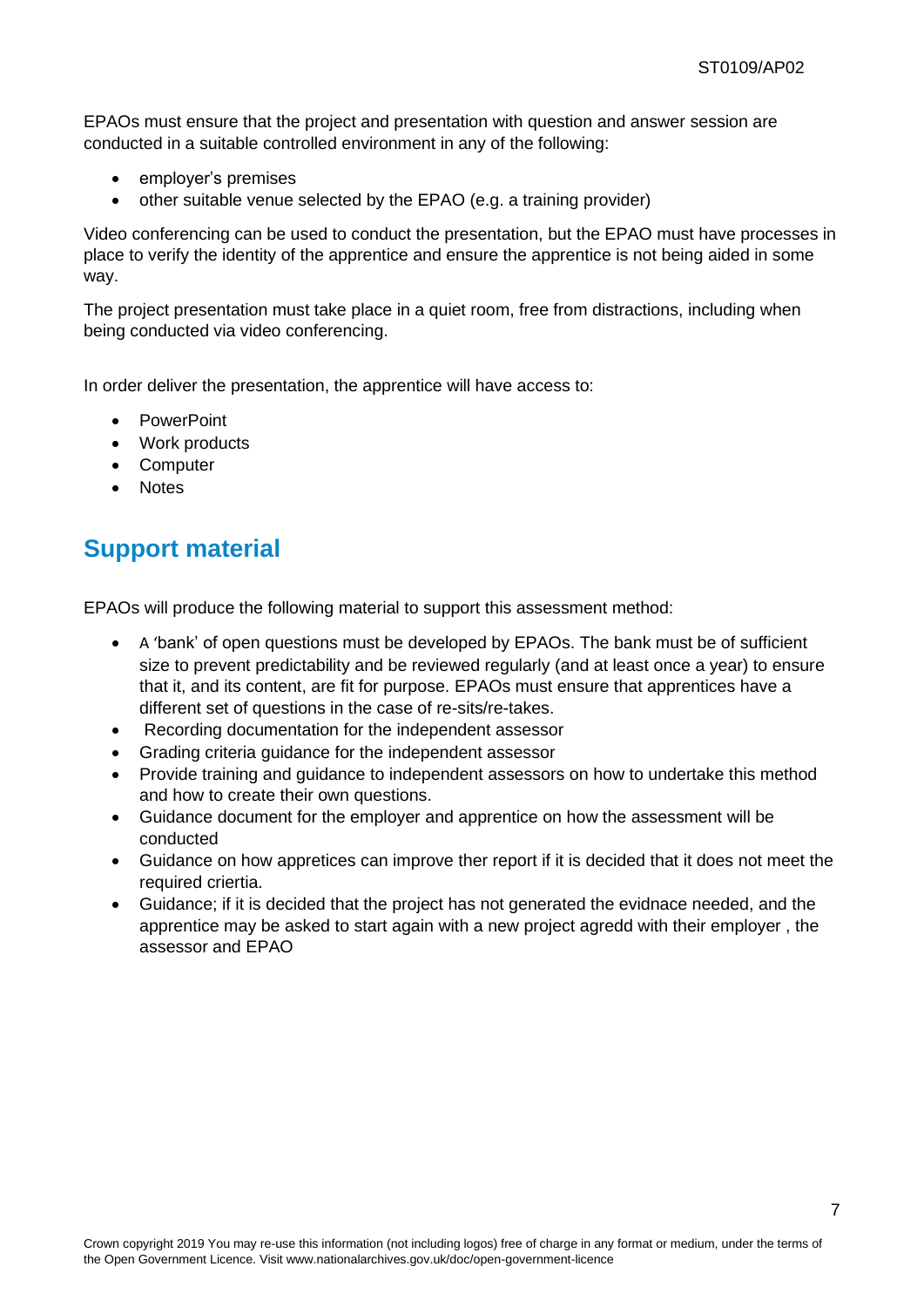### **Assessment Method 2: Professional Discussion underpinned by Portfolio of Evidence.**

#### **Overview**

This assessment will take the form of a professional discussion, which must be appropriately structured to draw out the apprentice's competence and coverage of the KSBs assigned to this assessment method. It will involve questions that will focus on coverage of prior learning, drawing out evidence of their own experience and competences through discussion.

The professional discussion will be underpinned by a Portfolio of Evidence collected on programme.

The rationale for this assessment method is:

A professional discussion is not simply a question and answer session but a two-way dialogue between the apprentice and independent assessor. It allows the apprentice to use their portfolio of evidence as a starting point to explore their own practice and provide examples of evidence of their experiences with the independent assessor. A professional discussion is a well-recognised method of checking knowledge, skills and behaviours and is widely used within the health sector. This is a synoptic assessment that demonstrates the apprentice's integration of the knowledge, skills and behaviors identified in the table in page 11.

## **Delivery**

## **Portfolio of Evidence**

Apprentices will provide a portfolio of evidence for the independent assessor to prepare for the discussion. The portfolio is not assessed as part of the EPA but brought along to the professional discussion by the apprentice to evidence and underpin the professional discussion.

The portfolio is a compulsory requirement and must be submitted at Gateway. The apprentice and their employer must sign off the portfolio, thereby authenticating it and confirming the demonstration of competence against the KSBs assigned to the professional discussion are the apprentice's.

Apprentices are free to devise their own version of the portfolio, but it would typically contain the following information:

- The name of the apprentice
- Details of the apprentice's workplace
- Sufficient evidence to support each of the KSBs mapped to the Professional Discussion see examples below
- Confirmation from the apprentice's line manager that the tasks were completed to the required standard of the organisation
- Complied in the following way: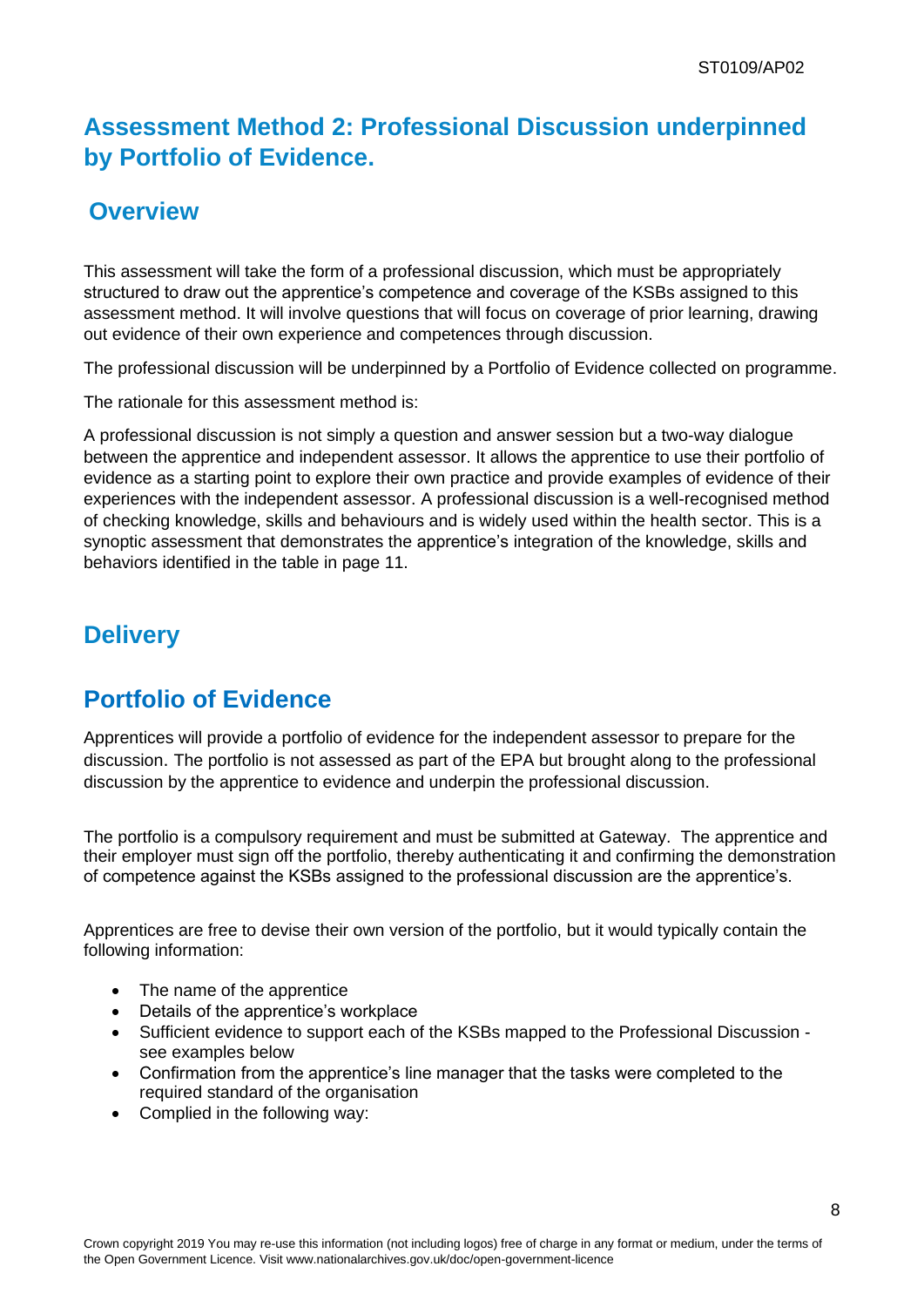Each portfolio must contain a mapping document to demonstrate how the knowledge skills and behaviours assigned to this assessment method have been met.

It will typically contain at between 10 and 20 pieces of evidence. Evidence could include:

- Supervision / 1:1s
- Witness testimonies
- •
- Employer observations

The portfolio of evidence will be submitted to the EPAO at Gateway and this should be at least 10 working days before the Professional Discussion so that the content can be reviewed (but not assessed) by the independent assessor prior to the professional discussion.

The independent assessor will conduct and assess the professional discussion with the apprentice individually.

The professional discussion must last for 60 minutes and will be conducted by the independent assessor, who has the discretion to increase the time of the professional discussion by up to 10% to allow the apprentice to complete their last answer.

The assessment should be a free-flowing discussion between the apprentice and the independent assessor. The independent assessor should use a minimum of 10 prompt questions and these can be tahen from both the EPAO's bank of open questions and those generated by themselves through a review of the portfolio. Follow up questions can also be used as appropriate to the discussion. It should allow the apprentice to demonstrate the depth and breadth of their dental management knowledge, skills and behaviours required to practice both safely and effectively. Apprentices should demonstrate not only what and how they are performing, but also:

- how they work in line with standards for the dental team
- how they provide support for business planning and organisational management
- how they work as an effective member of the wider health and social care team

Apprentices should bring with them a copy of their portfolio of evidence to refer to and provide evidence of their practice during the professional discussion.

The independent assessor must use the assessment tools and procedures that are set by the EPAO to record the professional discussion.

The independent assessor will make all grading decisions

#### **Venue**

The professional discussion can take place in any of the following:

- employer's premises
- a suitable venue selected by the EPAO (e.g. a training provider's premises)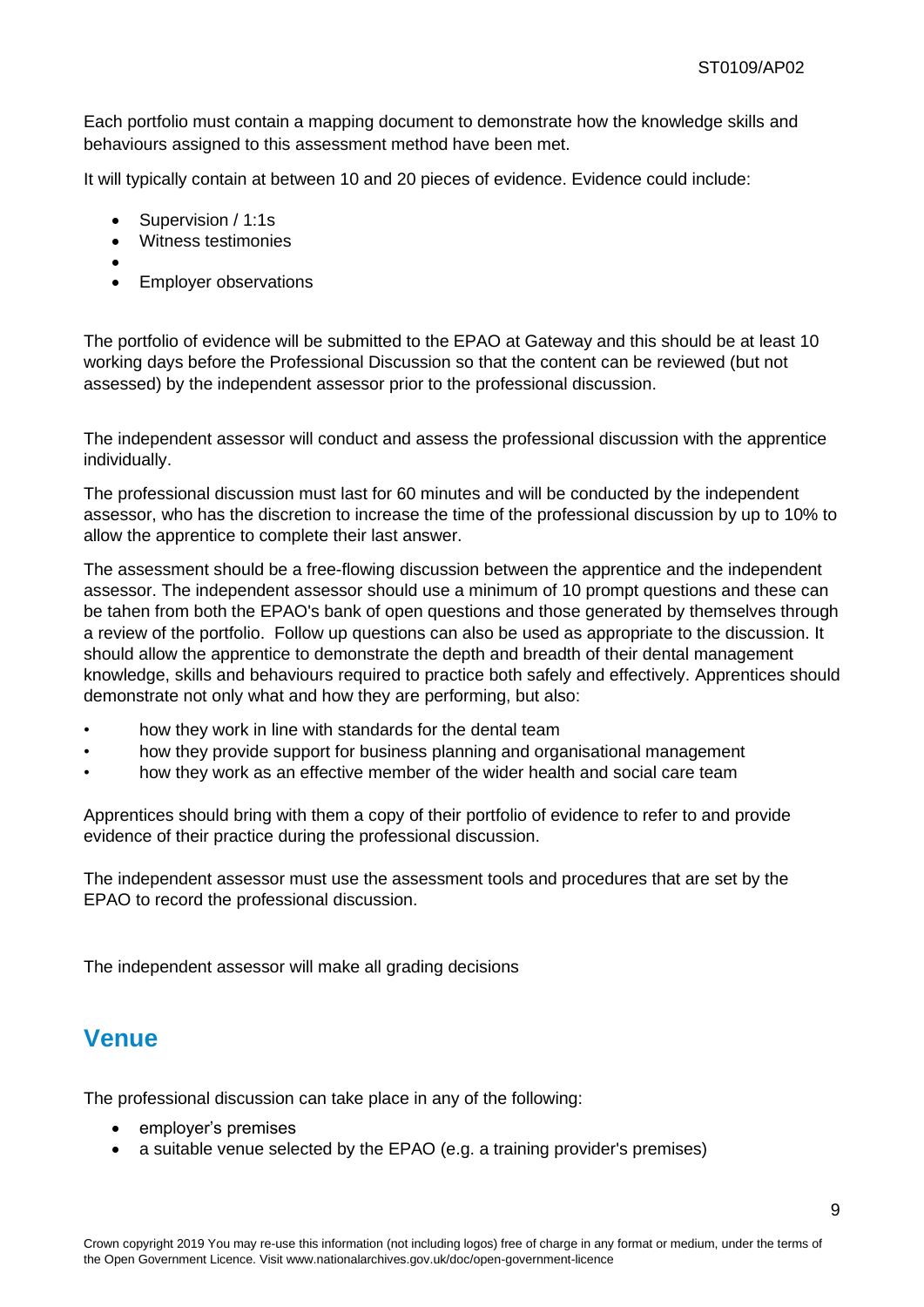The professional discussion should take place in a quiet room, free from distractions and influence. Video conferencing can be used to conduct the professional discussion, but the EPAO must have processes in place to verify the identity of the apprentice and ensure the apprentice is not being aided in some way.

#### **Other relevant information**

A structured discussion template and open question bank must be developed by EPAOs. The bank must be of sufficient size to prevent predictability. It must be reviewed regularly (and at least once a year) to ensure that it, and its content, are fit for purpose. The open questions relating to the underpinning knowledge, skills and behaviors, must be varied yet allow assessment of the relevant knowledge, skills and behaviors.

EPAOs must ensure that apprentices have different professional discussion questions in the case of re-sits/re-takes.

Independent assessors must be developed and trained by the EPAO in the conduct of professional discussion and reaching consistent judgement.

### **Support material**

EPAOs will produce the following material to support this assessment method:

- Discussion template including discussion areas to be covered and for evidence and gaps to be recorded
- A bank of open questions for use in the professional discussion. The bank must be of sufficient size to prevent predictability and be reviewed regularly (and at least once a year) to ensure that it, and its content, are fit for purpose. EPAOs must ensure that apprentices have a different set of questions in the case of re-sits/re-takes.
- Grading documentation
- Guidance document for the employer and apprentice on how the assessment will be conducted

## <span id="page-9-0"></span>**Weighting of assessment methods**

All assessment methods are weighted equally in their contribution to the overall EPA grade.

## <span id="page-9-1"></span>**Grading**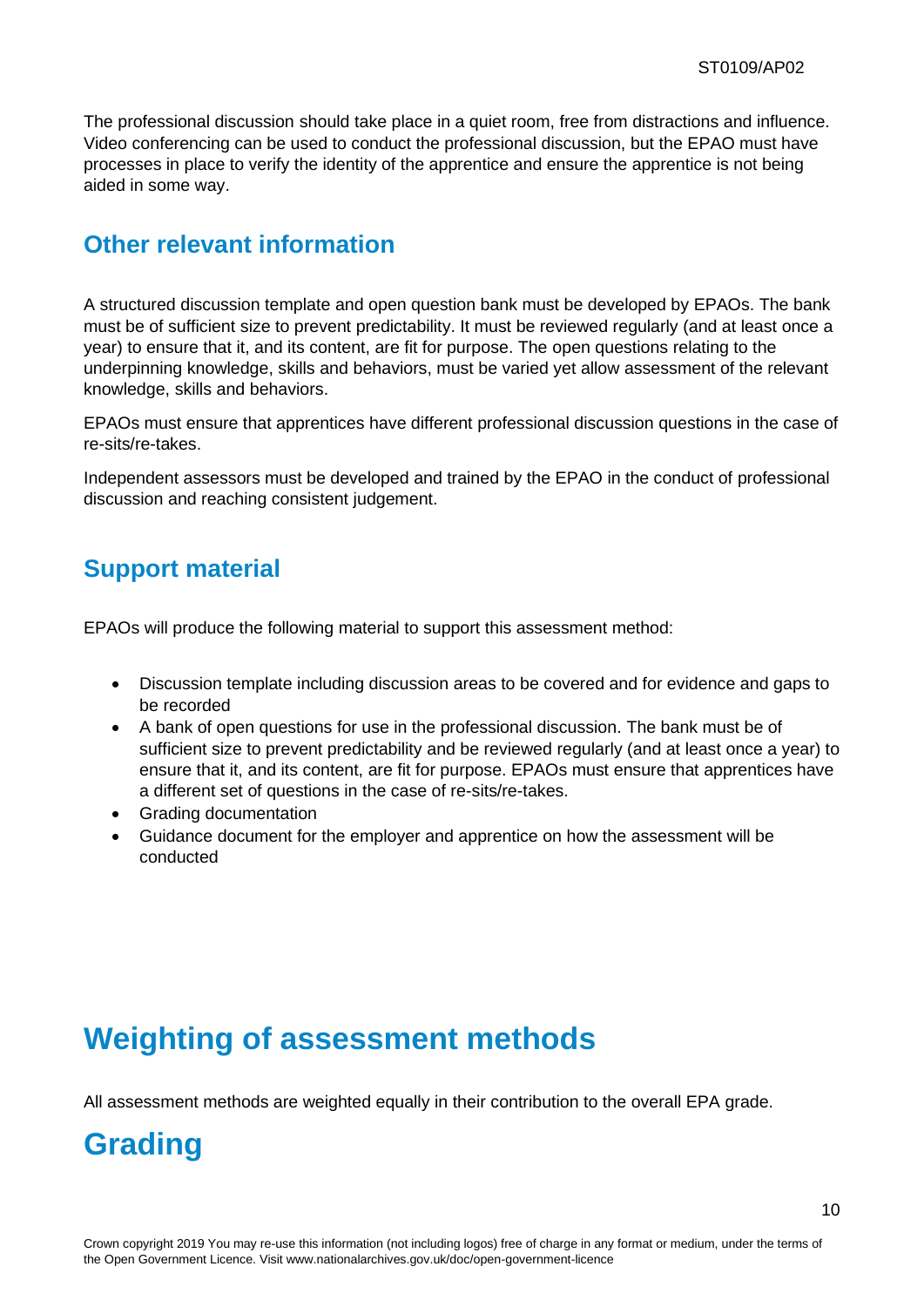## **Assessment method 1: Presentation with Question and Answer Session**

| <b>KSBs</b>                                                                                                                                                                                                                                  | Fail                                  | <b>Pass</b> Apprentice must pass all the pass<br>criteria                                                                                                                                                                                                                                                                                                                                                                                                                                                                                                                                                                                                                                                                                                                                                                                                                                                                                                                                                                                                                                                                                                                                                                                                                                                                                                                                      | <b>Distinction</b> Apprentice must<br>pass all the pass criteria and<br>all of the distinction criteria.                                                                                                                                                                                                                                                                                                                                                                                                                                 |
|----------------------------------------------------------------------------------------------------------------------------------------------------------------------------------------------------------------------------------------------|---------------------------------------|------------------------------------------------------------------------------------------------------------------------------------------------------------------------------------------------------------------------------------------------------------------------------------------------------------------------------------------------------------------------------------------------------------------------------------------------------------------------------------------------------------------------------------------------------------------------------------------------------------------------------------------------------------------------------------------------------------------------------------------------------------------------------------------------------------------------------------------------------------------------------------------------------------------------------------------------------------------------------------------------------------------------------------------------------------------------------------------------------------------------------------------------------------------------------------------------------------------------------------------------------------------------------------------------------------------------------------------------------------------------------------------------|------------------------------------------------------------------------------------------------------------------------------------------------------------------------------------------------------------------------------------------------------------------------------------------------------------------------------------------------------------------------------------------------------------------------------------------------------------------------------------------------------------------------------------------|
| <b>K6 K7</b><br>K8<br>K <sub>15</sub><br>K <sub>16</sub><br><b>K17</b><br><b>S1 S2</b><br>S3 S4<br>S5 S6<br>S7 S8<br><b>S9 S10</b><br>S <sub>13</sub><br><b>B2 B3</b><br><b>B4 B5</b><br><b>B9</b><br><b>B10</b><br><b>B13</b><br><b>B14</b> | Does not<br>meet the pass<br>criteria | Exemplifies how GDC standards and<br>other clinical frameworks, guidelines<br>and processes are used to establish<br>high quality patient care/customer<br>service standard and maintain patient<br>records and databases (B2, K6, K7,<br>K8)<br>Explains and gives an example of how<br>to use a caring approach towards<br>patients and colleagues and strived to<br>be the best at all times. (B9 and B10)<br>Describes an internal policy and<br>procedure implementation or change<br>designed to enhance high quality care<br>(K15)<br>Explains the training provided to the<br>team on meeting internal and external<br>standards and how continuous<br>improvement is monitored (B4, K16,17)<br>Explains how to lead effectively and<br>effectively led and motivate the practice<br>team through exemplar practice, goal<br>setting and local context and (S1, S4,<br>S8 and S9)<br>Describe with an example how to<br>motivate the team through the<br>organisation's vision, strategy and<br>policies. (S2, S3)<br>Describe an example of support given<br>to aid an individual's personal and<br>professional development, mentoring<br>and coaching, to engage and motivate<br>practice staff and get the best from<br>each individual. (S5, S6, B13)<br>Provides examples of their positive<br>impact and influence upon others<br>leading to their improved<br>performance(B14) | Evaluates the importance of<br>clinical frameworks,<br>guidelines and process in<br>establishing high quality<br>patient care/customer service<br>standards, managing the<br>patient journey, patient<br>records and databases<br>(K6,K7,K8)<br>Evaluates the success of<br>leading through exemplar<br>practice (S8)<br>Evaluates the success of<br>communicating the<br>organisation's vision and<br>strategy (S2, S3)<br><b>Exemplifies effective</b><br>negation techniques and<br>communicates change with<br>all stakeholders(S13) |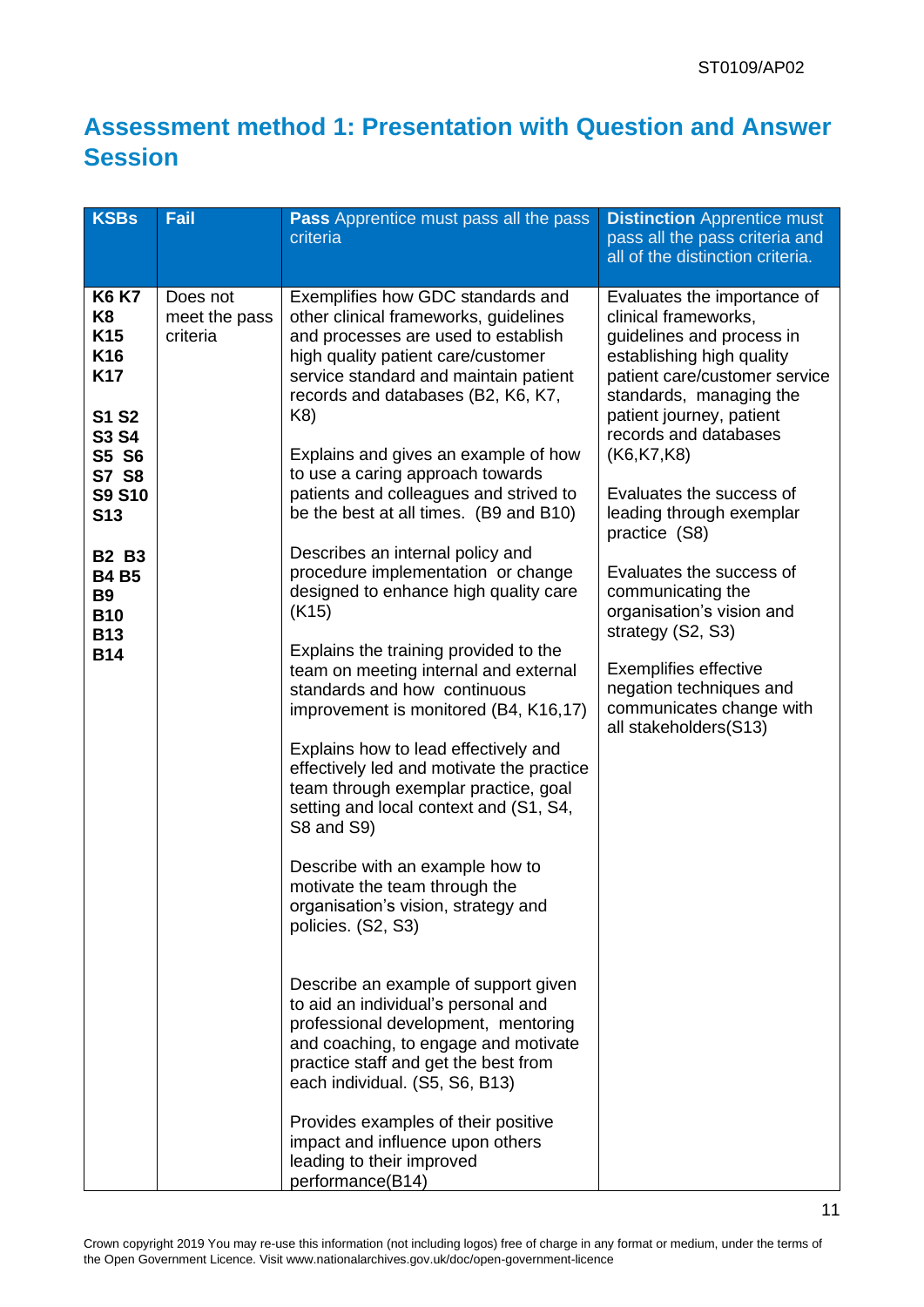|  | Explain how feedback has been sought<br>from others in their workplace<br>performance in relation to leading and<br>motivating the practice team (S7)                             |  |
|--|-----------------------------------------------------------------------------------------------------------------------------------------------------------------------------------|--|
|  | Expains how SMART objectives have<br>been used to plan, delegate and<br>allocate resources. Identifies how team<br>processes have been monitored,<br>evaluated and improved (S10) |  |
|  | Presents and interprets data to senior<br>management. (S13)                                                                                                                       |  |
|  | Describes when they have briefed the<br>work team and communicated change<br>(S13)                                                                                                |  |
|  | Demonstrates a fair, equitable and<br>credible approach to practice<br>management.(B3)                                                                                            |  |
|  | Explains their commitment to excellent<br>customer service, effective time<br>management and self-management<br>skills and show a willingness to help<br>others (B5)              |  |
|  |                                                                                                                                                                                   |  |

## **Assessment method 2: Professional Discussion**

| <b>KSBs</b>                                                                             | <b>Fail</b>                        | <b>Pass</b> Apprentice must pass all the<br>pass criteria                                                                      | <b>Distinction</b> Apprentice must<br>pass all the pass criteria and<br>all of the distinction criteria.                                                             |
|-----------------------------------------------------------------------------------------|------------------------------------|--------------------------------------------------------------------------------------------------------------------------------|----------------------------------------------------------------------------------------------------------------------------------------------------------------------|
| K1 K2<br>K3 K4<br><b>K5 K9</b><br>K <sub>10</sub><br>K <sub>11</sub><br>K <sub>12</sub> | Does not meet<br>the pass criteria | Explain how HR policies, procedures<br>and processes are used to manage<br>their workforce in practice<br>(K1, K2, K3, K4, K5) | Analyse the importance of<br>monitoring, evaluating and<br>improving HR policies and<br>procedures designed tobring<br>about service improvement<br>(K1,K2,K3,K4,K5) |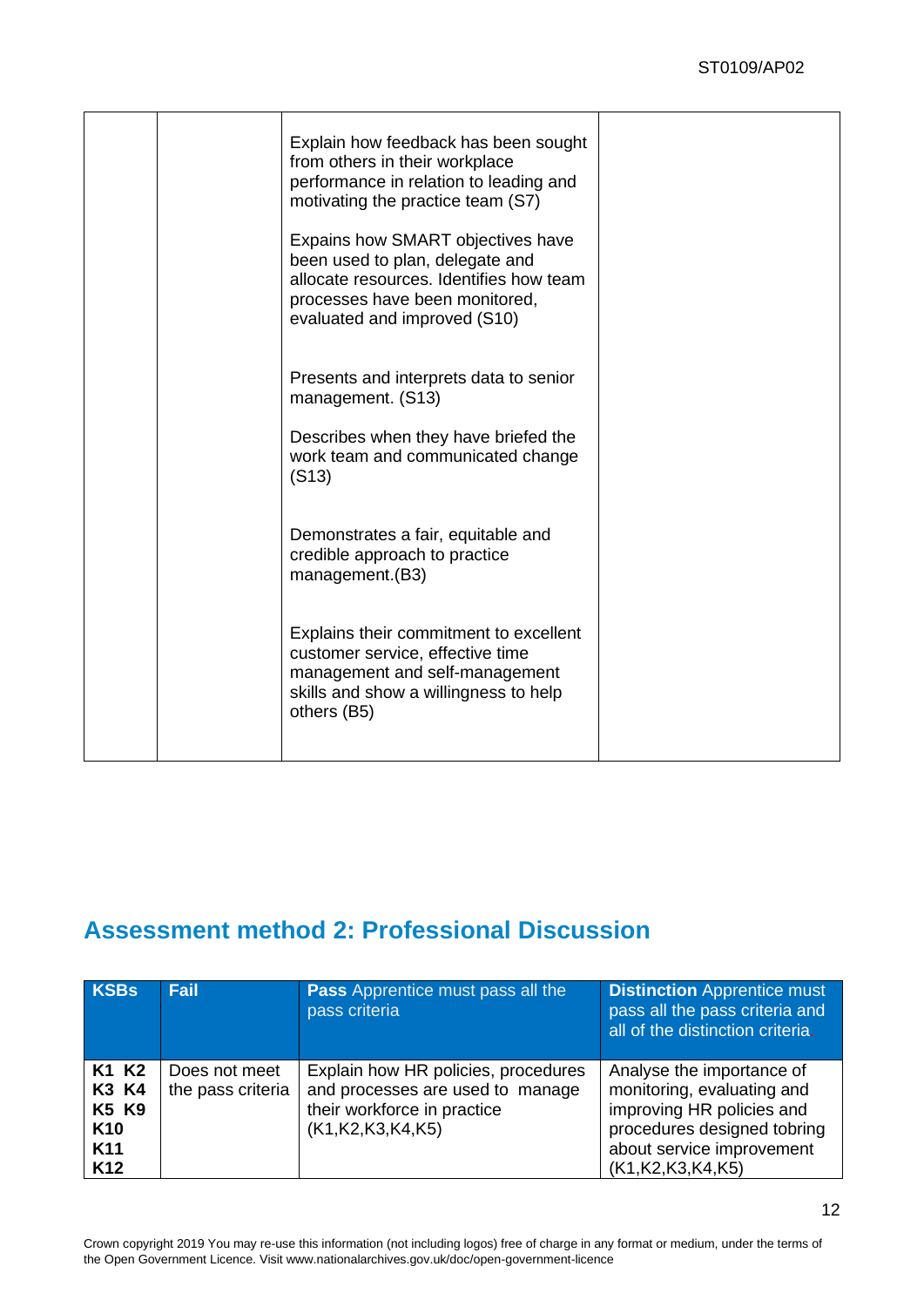| K <sub>13</sub><br>K14                                   | Describes the different roles within<br>the dental team (K9)                                                                                                                                      |                                                                                  |
|----------------------------------------------------------|---------------------------------------------------------------------------------------------------------------------------------------------------------------------------------------------------|----------------------------------------------------------------------------------|
| <b>K18</b><br>K <sub>19</sub><br>K20                     | Outlines dental diseases, including<br>the causes and treatment of common                                                                                                                         | Justifies how a clinical audit<br>is used to make<br>recommendations for service |
| K21<br><b>S11</b>                                        | diseases, using appropriate clinical<br>terminology (K10 and K12)                                                                                                                                 | improvements (K11).<br>Evaluates the impact of a                                 |
| <b>S12</b><br><b>B1 B2</b>                               | Explains how clinical audits are<br>executed and why they are needed<br>(K11)                                                                                                                     | marketing plan our on the<br>practice (S12).                                     |
| <b>B4 B6</b><br><b>B7 B8</b><br><b>B11</b><br><b>B12</b> | Decsribes an understanding of the<br>practice market and how to establish<br>a strategy to represent the service in                                                                               | Evaluates the impact of<br>improvements made to dental<br>practice budgets.(B7)  |
|                                                          | the local community. (K13)<br>Describes with examples how to                                                                                                                                      | Evaluates the impact of<br>changes in dental service<br>delivery (K21)           |
|                                                          | effectively present internal and<br>external marketing plans and<br>campaigns to internal/external<br>stakeholders. (S12, B6)                                                                     |                                                                                  |
|                                                          | Describes and applies the legal and<br>ethical requirements set out by<br>regulatory bodies in relation to<br>General health and safety,<br>Healthcare safety and Information<br>Governance (K14) |                                                                                  |
|                                                          | Describes the management and<br>improvement of dental practice<br>budgets. (K18, B7)                                                                                                              |                                                                                  |
|                                                          | Explains the requirements of service<br>delivery under the NHS and private<br>delivery of dental care (K19,K20)                                                                                   |                                                                                  |
|                                                          | Summarises a local and national<br>change in dental service delivery<br>(K21)                                                                                                                     |                                                                                  |
|                                                          | Demonstrates IT skills that meet the<br>requirements to organise efficient<br>operational practice systems.<br>(SOE/R4 software systems) (S11)                                                    |                                                                                  |
|                                                          | Explains through examples how they<br>demonstrate integrity and moral<br>leadership (B1)                                                                                                          |                                                                                  |
|                                                          | Applies GDC standards for the<br>practice (B2)                                                                                                                                                    |                                                                                  |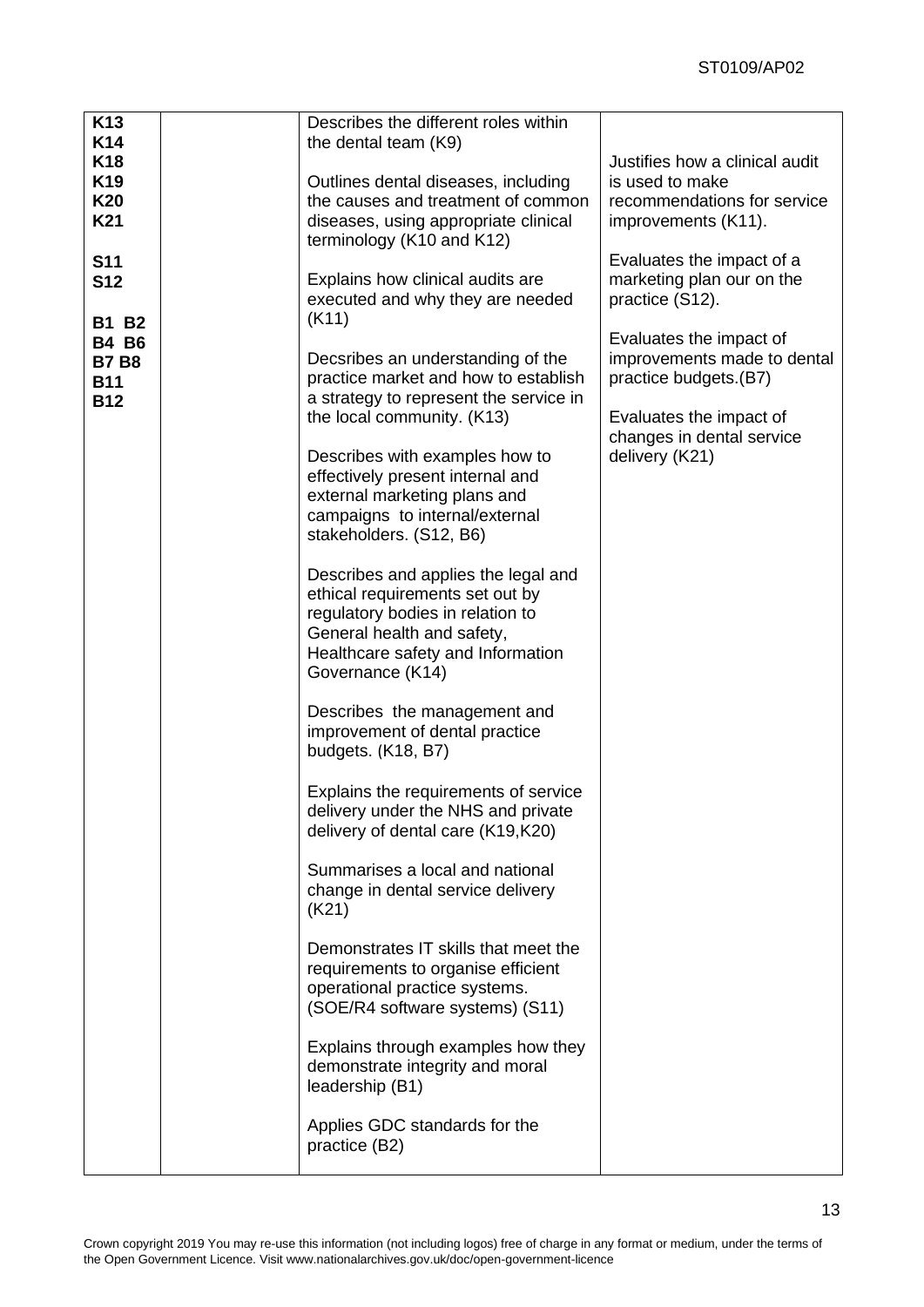| Describes with examples how they<br>demonstratereliability and adhere to<br>practice standards at all times. (B4)                                           |  |
|-------------------------------------------------------------------------------------------------------------------------------------------------------------|--|
| Explains improvement of data using<br>local knowledge sources. (B8)                                                                                         |  |
| Explains ownership and<br>accountability for the dental practice<br>by making informed decisions to<br>ensure safety and best practice. (B11<br>and $B(12)$ |  |

## **Overall EPA grading**

All EPA methods must be passed for the EPA to be passed overall.

Grades from individual assessment methods should be combined in the following way to determine the grade of the EPA as a whole:

| <b>Assessment method</b><br>1: Project and<br><b>Presentation with</b><br>question and answer | <b>Assessment method</b><br>2: Professional<br><b>Discussion</b><br>underpinned by<br>portfolio | <b>Overall grading</b> |
|-----------------------------------------------------------------------------------------------|-------------------------------------------------------------------------------------------------|------------------------|
| Fail                                                                                          | Fail                                                                                            | Fail                   |
| Fail                                                                                          | Pass                                                                                            | Fail                   |
| Pass                                                                                          | Fail                                                                                            | Fail                   |
| Pass                                                                                          | Pass                                                                                            | Pass                   |
| Pass                                                                                          | <b>Distinction</b>                                                                              | Pass                   |
| <b>Distinction</b>                                                                            | Pass                                                                                            | Pass                   |
| <b>Distinction</b>                                                                            | <b>Distinction</b>                                                                              | <b>Distinction</b>     |

## **Roles and responsibilities**

| <b>Role</b> | <b>Responsibility</b>                                                                                                                                                                                                                                               |
|-------------|---------------------------------------------------------------------------------------------------------------------------------------------------------------------------------------------------------------------------------------------------------------------|
| Apprentice  | • participate in development opportunities to improve their<br>knowledge skills and behaviors as outlined in the standard<br>• meet all gateway requirements when advised by the<br>employer<br>• understand the purpose and importance of EPA and<br>undertake EPA |
| Employer    | • support the apprentice to achieve the KSBs outlined in the                                                                                                                                                                                                        |
|             | standard to their best ability                                                                                                                                                                                                                                      |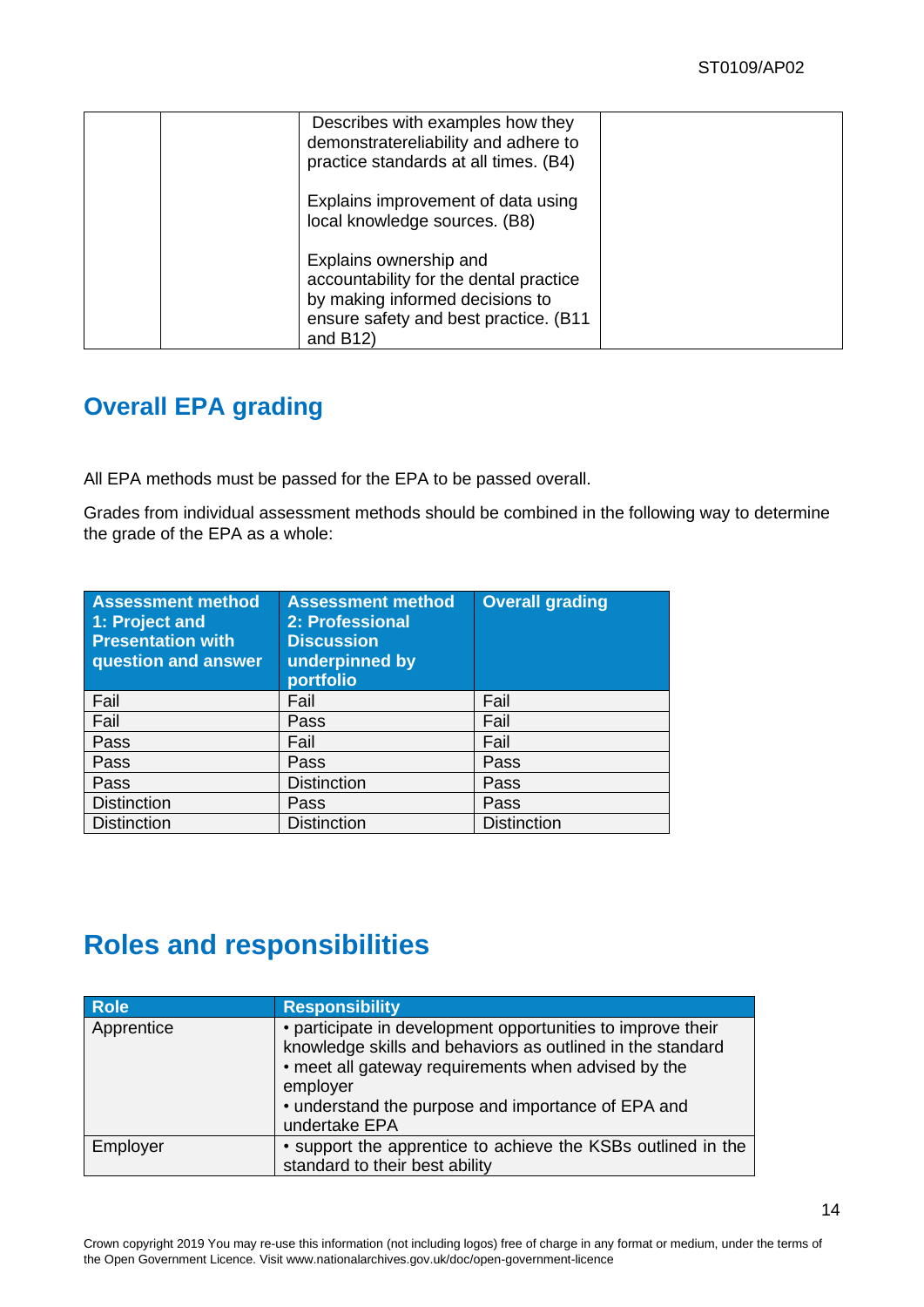|                          | • determines when the apprentice is working at or above the                                 |
|--------------------------|---------------------------------------------------------------------------------------------|
|                          | level outlined in the standard and is ready for EPA                                         |
|                          | • select the EPAO                                                                           |
|                          | • confirm all EPA gateway requirements have been met                                        |
|                          | • confirm arrangements with EPAO for the EPA (who, when,                                    |
|                          | where) in a timely manner                                                                   |
|                          | . ensure apprentice is well prepared for the EPA                                            |
| <b>EPAO</b>              | As a minimum EPAOs should:                                                                  |
|                          | • understand the occupational role                                                          |
|                          | • appoint administrators/invigilators and markers to                                        |
|                          |                                                                                             |
|                          | administer/invigilate and mark the EPA                                                      |
|                          | • provide training and CPD to the independent assessors<br>they employ to undertake the EPA |
|                          | • provide adequate information, advice and guidance                                         |
|                          | documentation to enable apprentices, employers and                                          |
|                          | providers to prepare for the EPA                                                            |
|                          | • deliver the end-point assessment outlined in this EPA plan                                |
|                          | in a timely manner                                                                          |
|                          | • prepare and provide all required material and resources                                   |
|                          | required for delivery of the EPA in-line with best practices                                |
|                          | • use appropriate assessment recording documentation to                                     |
|                          | ensure a clear and auditable mechanism for providing                                        |
|                          | assessment decision feedback to the apprentice                                              |
|                          | • have no direct connection with the apprentice, their                                      |
|                          | employer or training provider i.e. there must be no conflict of                             |
|                          | interest                                                                                    |
|                          | • maintain robust internal quality assurance (IQA) procedures                               |
|                          | and processes, and conducts these on a regular basis                                        |
|                          | • conform to the requirements of the nominated external                                     |
|                          | quality assurance body                                                                      |
|                          | • organize standardization events and activities in                                         |
|                          | accordance with this plan's IQA section                                                     |
|                          | • organize and conduct moderation of independent                                            |
|                          | assessors' marking in accordance with this plan                                             |
|                          | • have, and operate, an appeals process                                                     |
|                          | arrange for certification with the relevant training provider                               |
| Independent assessor     | As a minimum an Independent assessor should:                                                |
|                          | • understand the standard and assessment plan                                               |
|                          | • deliver the end-point assessment in-line with the EPA plan                                |
|                          | • comply to the IQA requirements of the EPAO                                                |
|                          | • be independent of the apprentice, their employer and                                      |
|                          | training provider(s) i.e. there must be no conflict of interest                             |
|                          | • satisfy the criteria outlined in this EPA plan                                            |
|                          | • hold or be working towards an independent assessor                                        |
|                          | qualification e.g. A1 and have had training from their EPAO                                 |
|                          |                                                                                             |
|                          | in terms of good assessment practice, operating the                                         |
|                          | assessment tools and grading                                                                |
|                          | • have the capability to assess the apprentice at this level                                |
|                          | • attend the required number of EPAOs standardisation and                                   |
|                          | training events per year (as defined in the IQA section)                                    |
| <b>Training provider</b> | As a minimum the training provider should:                                                  |
|                          | • work with the employer to ensure that the apprentice is                                   |
|                          | given the opportunities to develop the KSBs outlined in the                                 |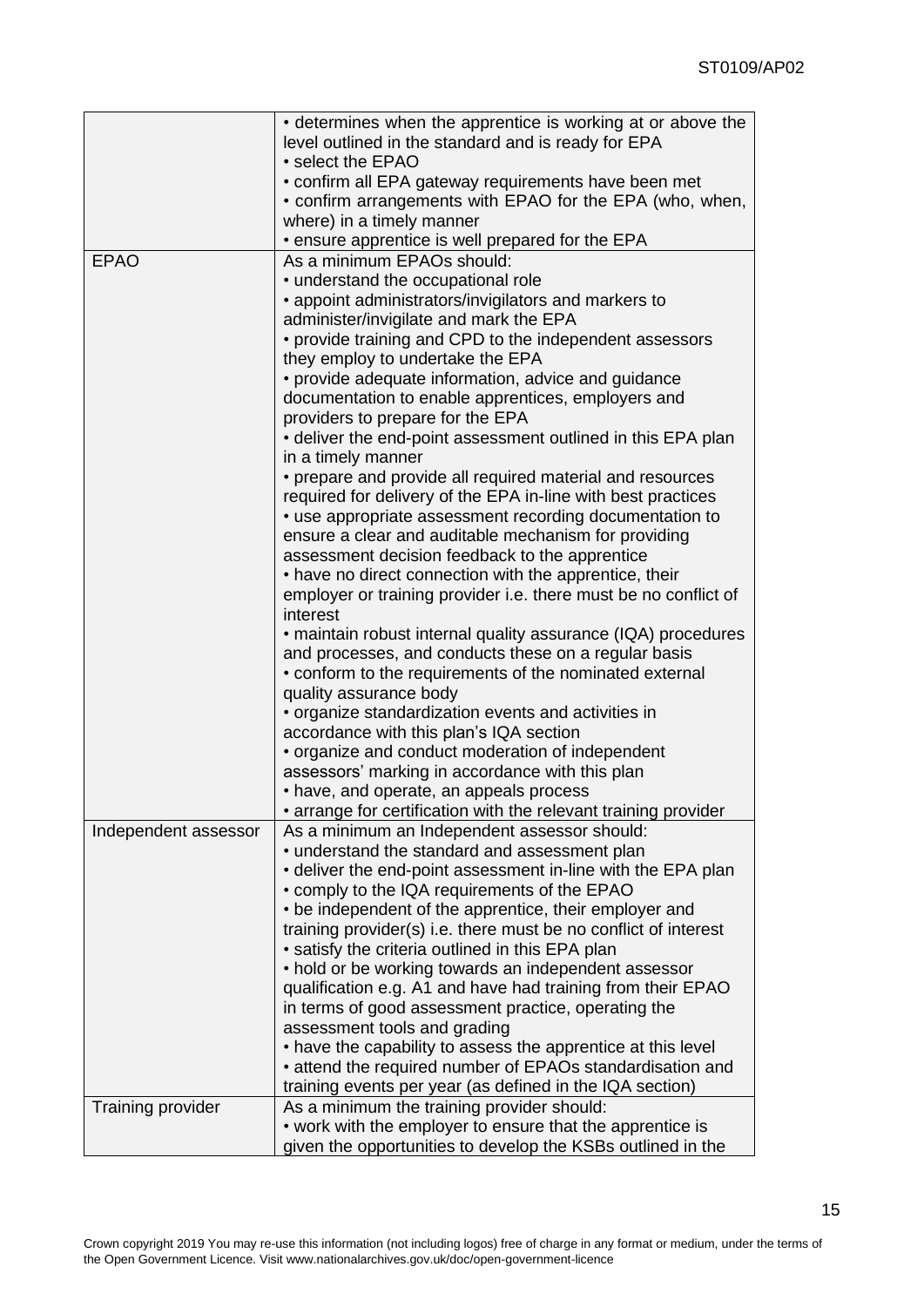| standard and monitor their progress during the on-<br>programme period<br>• advise the employer, upon request, on the apprentice's<br>readiness for EPA prior to the gateway |
|------------------------------------------------------------------------------------------------------------------------------------------------------------------------------|
| • Plays no part in the EPA itself                                                                                                                                            |

# <span id="page-15-0"></span>**Internal Quality Assurance (IQA)**

Internal quality assurance refers to the requirements that EPA organisations must have in place to ensure consistent (reliable) and accurate (valid) assessment decisions. EPA organisations for this EPA must:

- appoint independent assessors who have knowledge of the following occupational areas: working with GDC Registered Professional`s
- appoint independent assessors who have two years or more recent relevant experience of dental practice management experience
- hold a level 4 qualification or above on the the OFQUAL Register of Regulated Qualifications or be QAA accredited
- appoint independent assessors who are members of relevant professional bodies.
- appoint independent assessors who are competent to deliver the end-point assessment and who meet the following minimum requirements:
	- o Have an assessor qualification
- provide training for independent assessors in terms of good assessment practice, operating the assessment tools and grading
- have robust quality assurance systems and procedures that support fair, reliable and consistent assessment across the organisation and over time.
- operate induction training for independent assessors when they begin working for the EPAO on this standard and before they deliver an updated assessment method for the first time operate regular standardisation events for independent assessors which enables them to attend a minimum of one event annually for this Standard and before they deliver an assessment method for the first time.

## <span id="page-15-1"></span>**Re-sits and re-takes**

Apprentices who fail one or more assessment method will be offered the opportunity to take a re-sit or a re-take. A re-sit does not require further learning, whereas a re-take does.

The timescales for a resit/retake of any assessment method(s) is agreed between the employer and EPAO. A resit is typically taken within 1 month of the EPA outcome notification for any assessment method(s). The timescale for a retake is dependent on how much re-training is required and is typically taken within 3 months of the EPA outcome notification. Any resits / retakes must be taken within a maximum of 12 months.

Apprentices should have a supportive action plan to prepare for the re-sit or a re-take. The apprentice's employer will need to agree that either a re-sit or re-take is an appropriate course of action.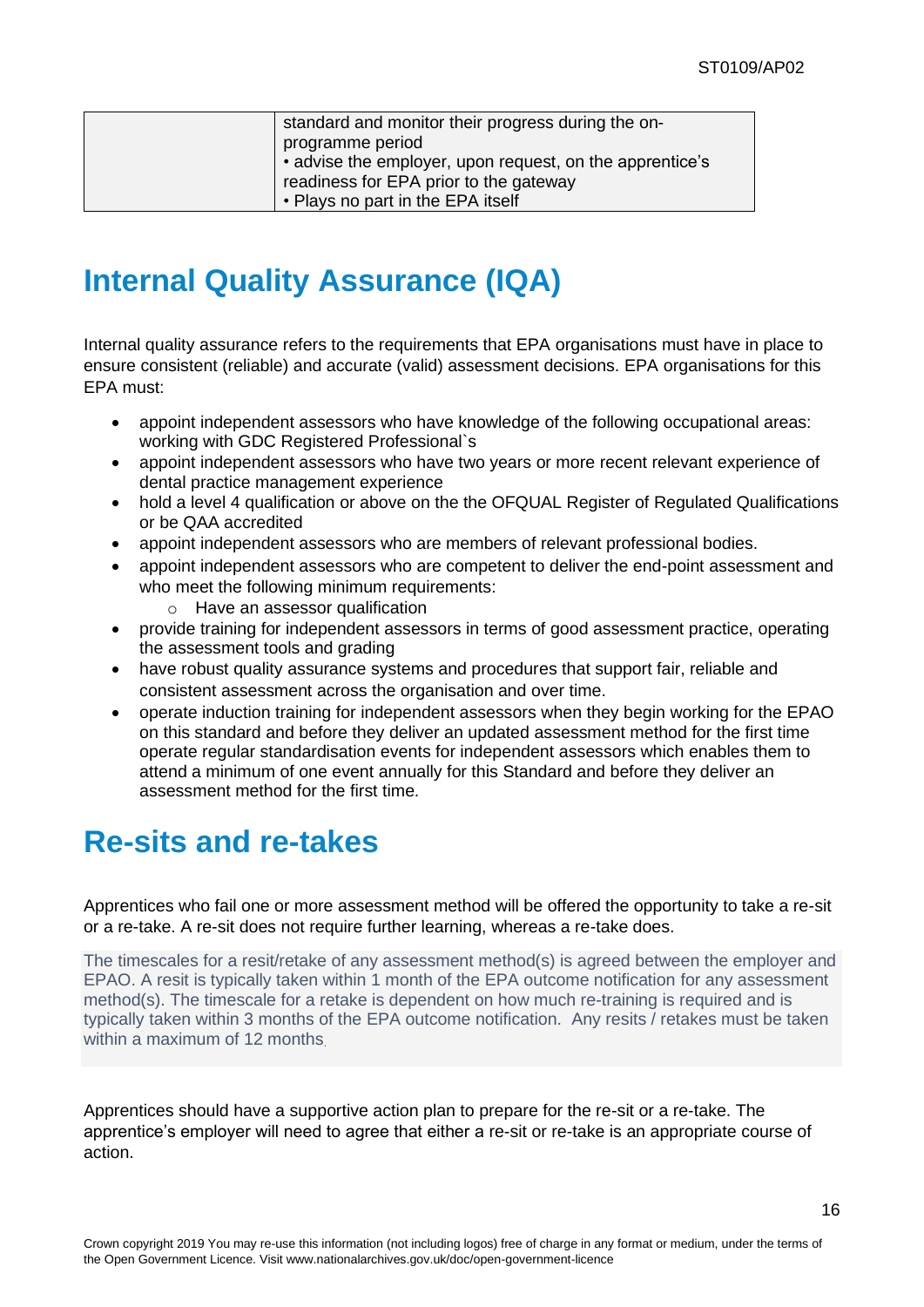An apprentice who fails an assessment method, and therefore the EPA in the first instance, will be required to re-sit or re-take any failed assessment methods only.

Any assessment method re-sit or re-take must be taken during the maximum EPA period, otherwise the entire EPA must be taken again, unless in the opinion of the EPAO exceptional circumstances apply outside the control of the apprentice or their employer.

Re-sits and re-takes are not offered to apprentices wishing to move from pass to distinction.

Where any assessment method has to be re-sat or re-taken, the apprentice will be awarded a maximum EPA grade of pass, unless the EPAO determines there are exceptional circumstances requiring a re-sit or re-take.

## <span id="page-16-0"></span>**Affordability**

Affordability of the EPA will be aided by using at least some of the following practice:

- using an employer's premises
- online assessment

## <span id="page-16-1"></span>**Professional body recognition**

Professional body recognition is not relevant to this occupational apprenticeship.

## **Reasonable adjustments**

The EPAO must have in place clear and fair arrangements for making reasonable adjustments for this apprenticeship standard. This should include how an apprentice qualifies for Reasonable Adjustment and what Reasonable Adjustments will be made. The adjustments must maintain the validity, reliability and integrity of the assessment methods outlined in this assessment plan.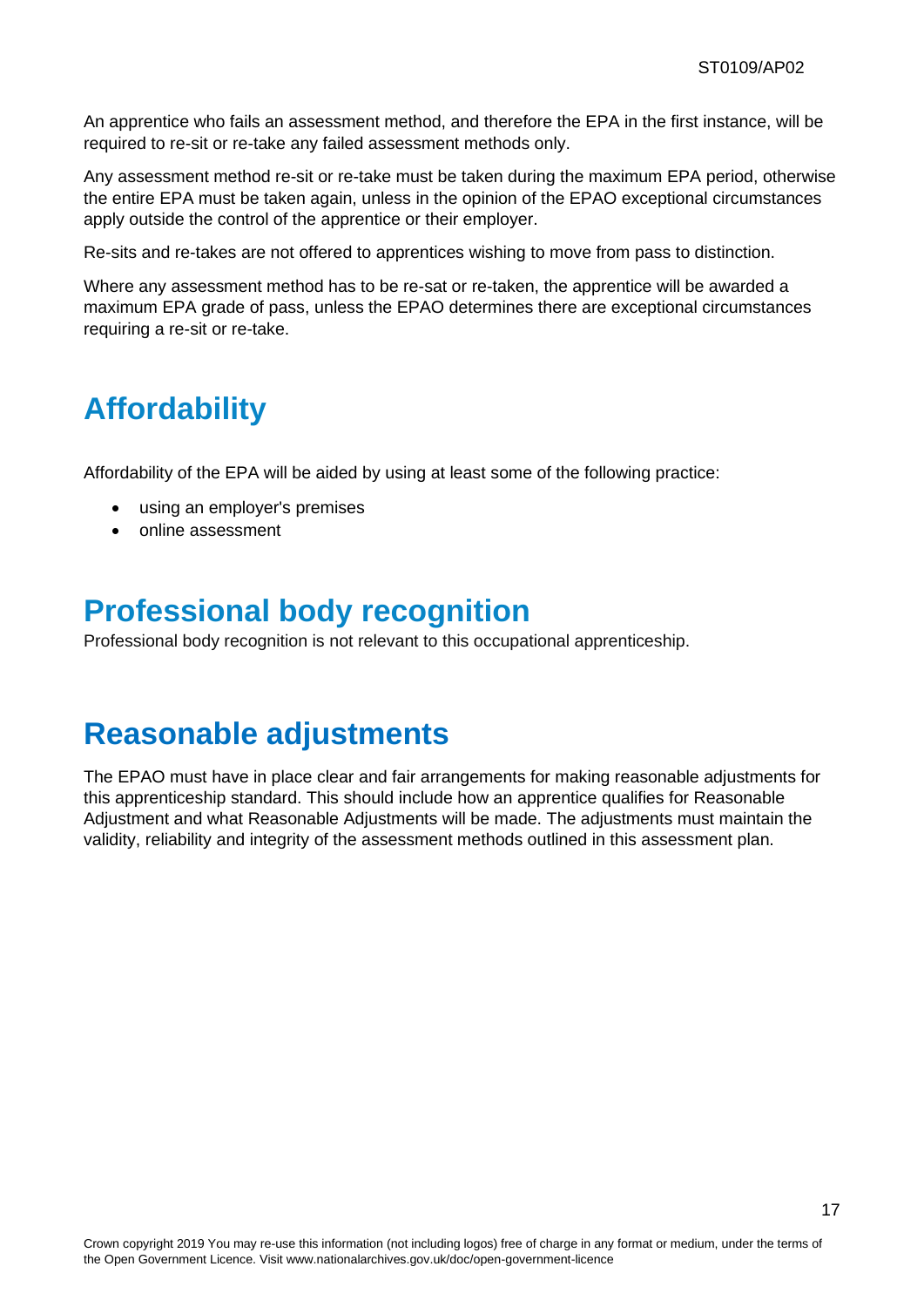# <span id="page-17-0"></span>**Mapping of knowledge, skills and behaviors (KSBs)**

## **Assessment method 1: Project and Presentation with Question and Answer Session**

#### **Knowledge**

**K6** Clinical frameworks, guidelines and processes for establishing high quality patient care/customer service standards

**K7** Clinical frameworks, guidelines and processes for managing the patient journey

**K8** Clinical frameworks, guidelines and processes for managing patient records and databases (updates, recalls, governance)

**K15** Establish internal standards (policies & procedures) for high quality care

**K16** Train the team to meet internal and external standards

**K17** Implement monitoring systems for continuous improvement e.g. complaints handling, learning from feedback, incidents, complaints

#### **Skills**

**S1** Lead (in non-clinical matters) and motivate the practice team effectively by understanding the role and responsibilities of a manager

**S2** Lead (in non-clinical matters) and motivate the practice team effectively by communicating the organisation's vision and strategy

**S3** Lead (in non-clinical matters) and motivate the practice team effectively by clarifying & supporting company policies

**S4** Lead (in non-clinical matters) and motivate the practice team effectively by setting clear goals and expectations

**S5** Lead (in non-clinical matters) and motivate the practice team effectively by supporting individual personal and professional development

**S6** Lead (in non-clinical matters) and motivate the practice team effectively by providing mentoring & coaching for individual team members

**S7** Lead (in non-clinical matters) and motivate the practice team effectively by being able to seek feedback on workplace performance

**S8** Lead (in non-clinical matters) and motivate the practice team effectively by leading by example

**S9** Lead (in non-clinical matters) and motivate the practice team effectively by strategic thinking at a local/practice level

S10 Organise efficient operational practice system's by setting SMART objectives, planning and delegating work, allocating resources efficiently to meet deliverables and deadlines and monitoring, evaluating and improving individual team processes.

**S13** Communicate effectively with internal/ external stakeholders (senior management, patients, team, dental reps, colleagues, third parties when negotiating, presenting and interpreting data for senior management, briefing the work team and communicating change.

#### **Behaviors**

**B2** Commitment to the General Dental Council Standards for the Dental Team

**B3** An approach which is fair, equitable and credible

**B4** Reliability with high standards

**B5** A commitment to excellent customer service Effective time management and selfmanagement Willingness to help others as required, e.g. on reception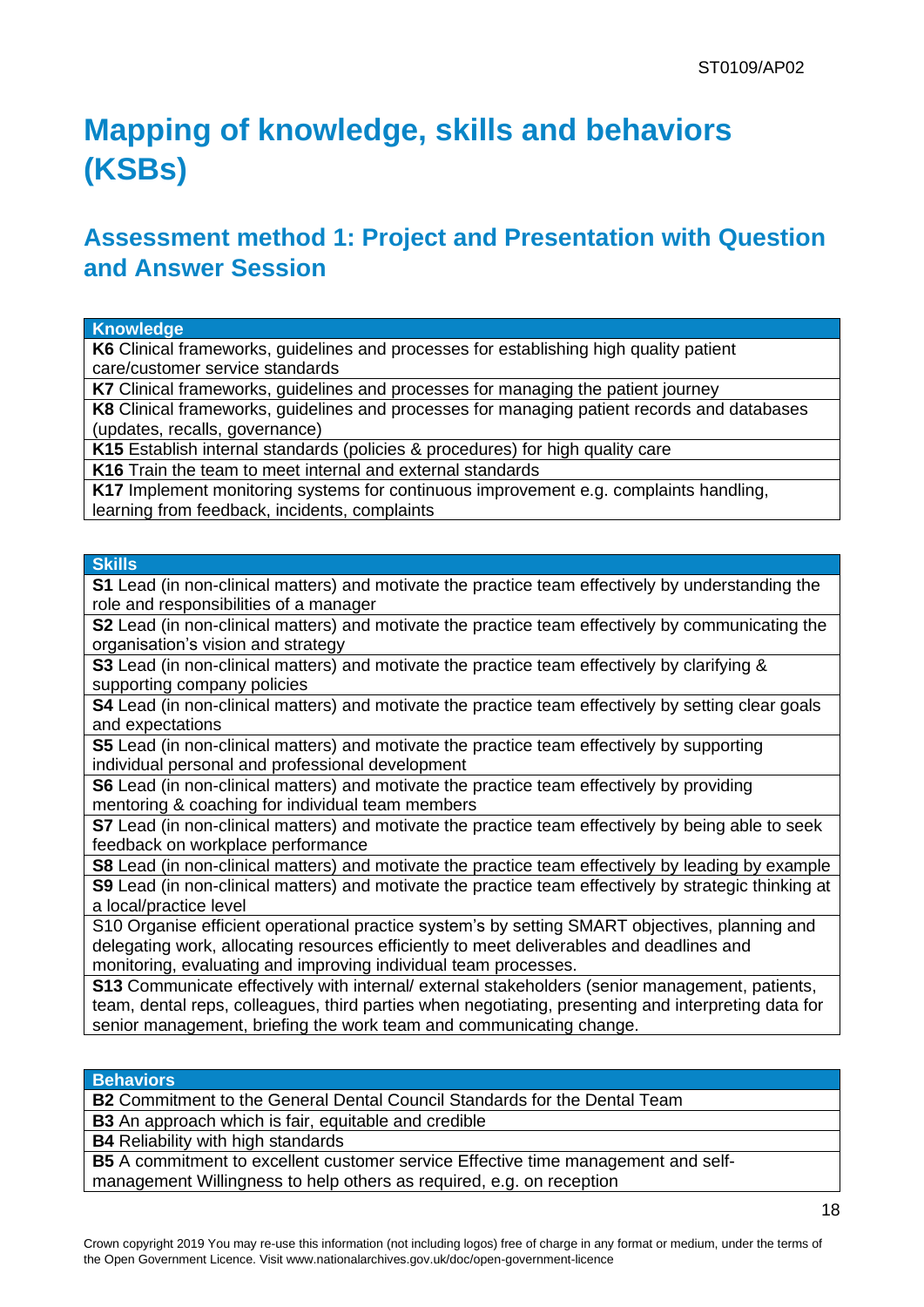**B9** a caring approach towards patients and colleagues

**B10** a commitment to striving for the best at all times

**B13** impact and influence when working with others

**B14** an awareness of how to get the best from each individual

## **Assessment method 2: Professional Discussion supported by a Portfolio of Evidence**

#### **Knowledge**

**K1** Policies, procedures and processes for recruitment, selection, contracts

**K2** Policies, procedures and processes for personal/professional development planning (induction and training)

**K3** Policies, procedures and processes for performance management (supervision and appraisal) **K4** Policies, procedures and processes for equality, diversity, grievance, discipline, whistleblowing

**K5** Policies, procedures and processes for rota management and absence management

**K9** understanding and knowledge of all roles within dental team

**K10** broad understanding of dental diseases

**K11** understanding and executing of clinical audits

**K12** understanding of dental terminology

K13 The market within which the practice operates with regard to: • size, share, competitor profile •effective strategies for attracting and retaining patients •how to represent the practice in the local community

**K14** Legal and ethical requirements set out by external regulators with particular reference to: •General Health and Safety (e.g. facilities, fire) •Healthcare Safety (e.g. Infection Control, Waste, Radiation, Medical Emergencies) •Information Governance (e.g. confidentiality, information security, data protection, access to records)

**K18** How to collect, use, interpret and report relevant financial data to: establish budgetary & production targets •manage claims and monitor compliance with claim requirements •meet the expectations of organisational stakeholders

**K19** service delivery and remuneration under the National Health Service

**K20** service delivery and remuneration for private delivery of dental care

**K21** local / national changes in dental service delivery

#### **Skills**

**S11** Organise efficient operational planning systems by planning by developing advanced IT skills to meet requirements of the role (SOE/R4)

**S12** Communicate effectively with internal/ external stakeholders (senior management, patients, team, dental reps, colleagues, third parties when presenting internal and external marketing plans and campaigns

#### **Behaviors**

**B1** Integrity and moral leadership

**B2** Commitment to the General Dental Council Standards for the Dental Team

**B4** Reliability with high standards

**B6** ability to be business focused and patient/customer centric.

**B7** capability for managing budget, practice development and growth